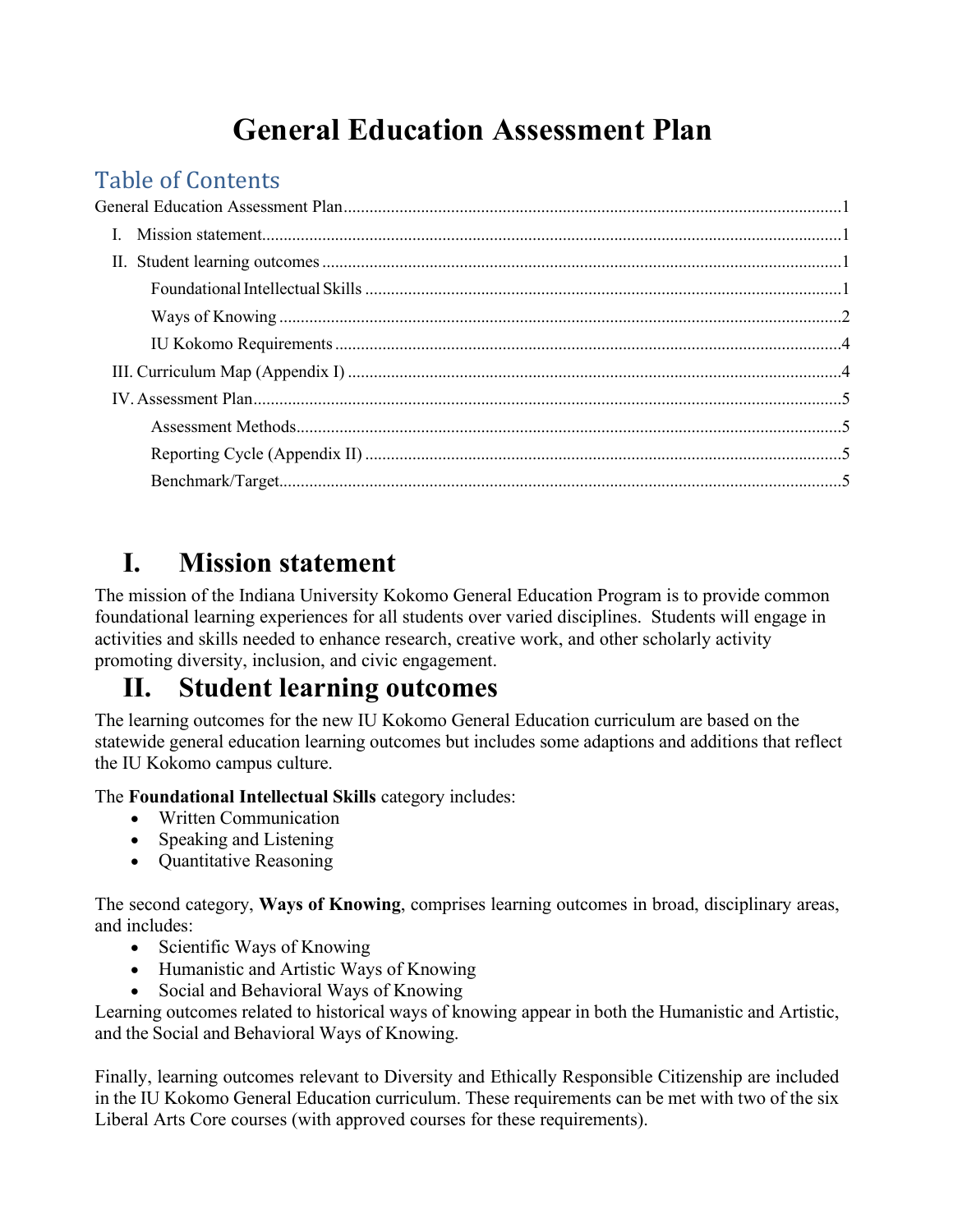### <span id="page-1-0"></span>**FoundationalIntellectual Skills**

#### **1. WrittenCommunication**

Upon completion of the General Education curriculum, students will be able to:

- 1.1 Produce texts that use appropriate formats, genre conventions, and documentation styles while controlling tone, syntax, grammar, and spelling.
- 1.2 Demonstrate an understanding of writing as a social and ethical process that includes multiple drafts, collaboration, and reflection.
- 1.3 Read critically, summarize, apply, analyze, and synthesize information and concepts in written and visual texts as the basis for developing original ideas and claims.
- 1.4 Demonstrate an understanding of writing assignments as a series of tasks, including identifying and evaluating useful and reliable outside sources.
- 1.5 Develop, assert and support a focused thesis with appropriate reasoning and adequate evidence.
- 1.6 Compose texts that exhibit appropriate rhetorical choices, which include attention to audience, purpose, context, genre, and convention.
- 1.7 Demonstrate proficiency in reading, evaluating, analyzing, and integrating information collected from a variety of formats and media.

#### **2. Speaking and Listening**

Upon completion of the General Education curriculum, students will be able to:

- 2.1 Use appropriate organization or logical sequencing to deliver an oral message.
- 2.2 Adapt an oral message for diverse audiences, contexts, and communication channels.
- 2.3 Identify and demonstrate appropriate oral and nonverbal communication practices.
- 2.4 Advance an oral argument using logical reasoning.
- 2.5 Provide credible and relevant evidence to support an oral argument.
- 2.6 Demonstrate the ethical responsibilities of sending and receiving oral messages.
- 2.7 Summarize or paraphrase an oral message to demonstrate comprehension.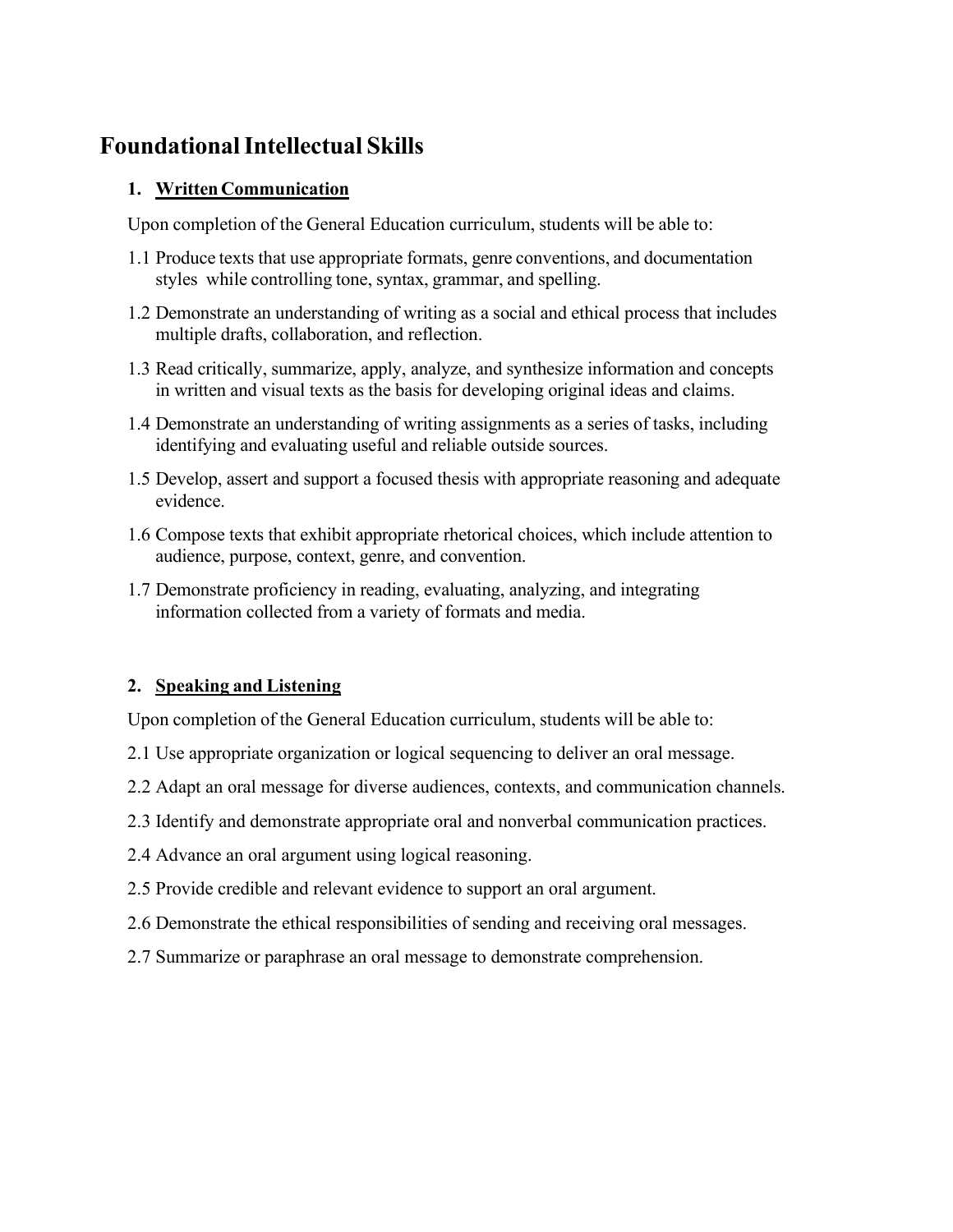#### **3. Quantitative Reasoning**

Upon completion of the General Education curriculum, students will be able to:

- 3.1 Interpret information that has been presented in mathematical form (e.g. with functions, equations, graphs, diagrams, tables, words, geometric figures).
- 3.2 Represent information/data in mathematical form as appropriate (e.g. with functions, equations, graphs, diagrams, tables, words, geometric figures).
- 3.3 Demonstrate skill in carrying out mathematical (e.g. algebraic, geometric, logical, statistical) procedures flexibly, accurately, and efficiently to solve problems.
- 3.4 Analyze mathematical arguments, determining whether stated conclusions can be inferred.
- 3.5 Communicate which assumptions have been made in the solution process.
- 3.6 Analyze mathematical results in order to determine the reasonableness of the solution.
- 3.7 Cite the limitations of the process where applicable.
- 3.8 Clearly explain the representation, solution, and interpretation of the math problem.
- 3.9 Demonstrate statistical literacy (e.g., data acquisition, calculation, representation, interpretation).

### <span id="page-2-0"></span>**Ways of Knowing**

#### **4. Scientific Ways of Knowing**

Upon completion of the General Education curriculum, students will be able to:

- 4.1 Explain how scientific explanations are formulated, tested, and modified or validated.
- 4.2 Distinguish between scientific and non‐scientific evidence and explanations.
- 4.3 Apply foundational knowledge and discipline‐specific concepts to address issues or solve problems (e.g., interactions of humans and the natural environments, origin and evolution of the universe and of the Earth, renewable energy and sustainability).
- 4.4 Apply basic observational, quantitative, or technological methods to gather data and generate evidence‐based conclusions.
- 4.5 Use current models and theories to describe, explain, or predict natural phenomena.
- 4.6 Locate reliable sources of scientific evidence to construct arguments related to real‐ world issues.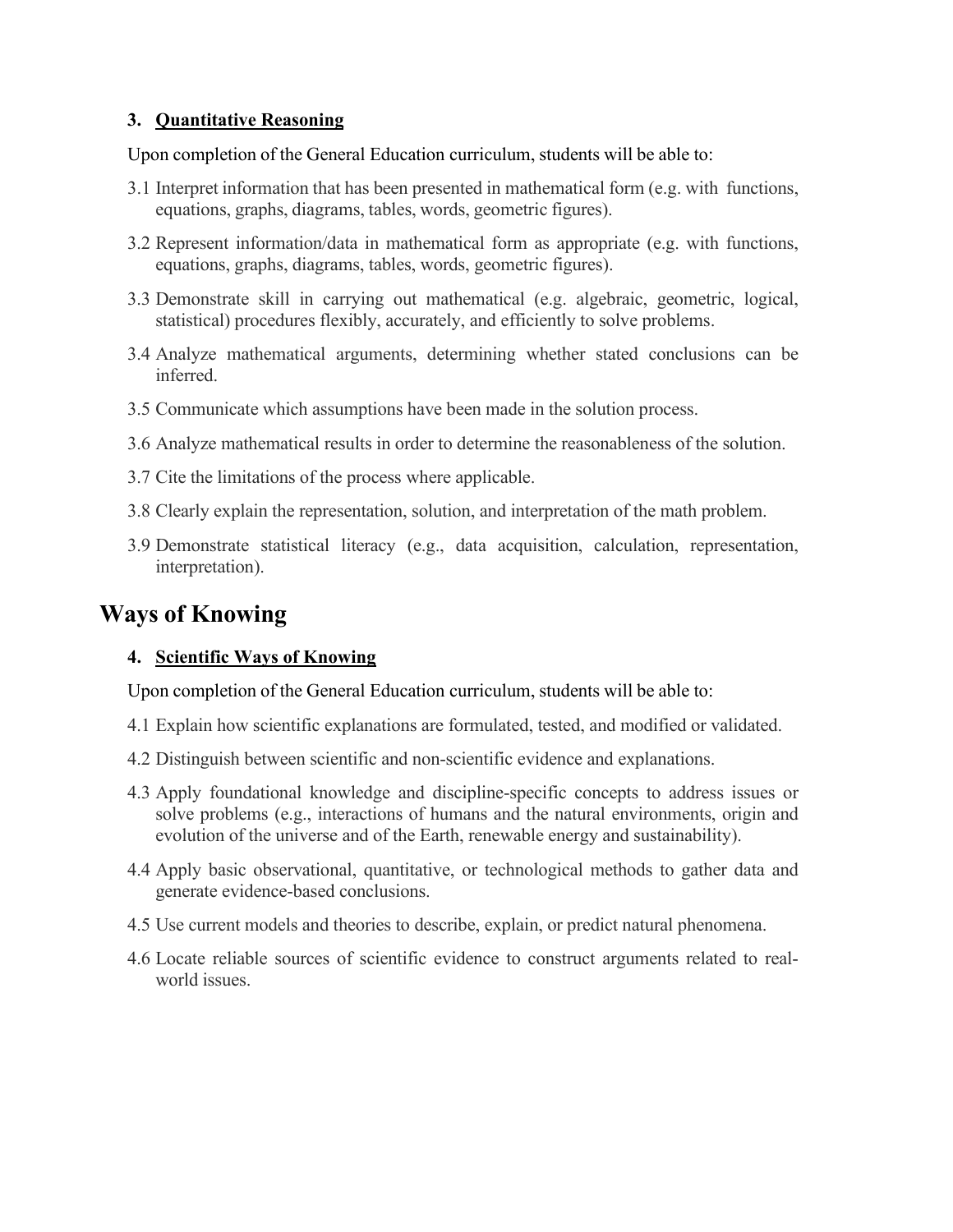### **Ways of Knowing (cont'd)**

#### **5. Social and Behavioral Ways of Knowing**

Upon completion of the General Education curriculum, students will be able to:

- 5.1 Demonstrate knowledge of major concepts, theoretical perspectives, empirical patterns, or historical contexts within a given social or behavioral domain.
- 5.2 Identify the strengths and weaknesses of contending explanations or interpretations for social, behavioral, or historical phenomena.
- 5.3 Demonstrate basic literacy in social, behavioral, or historical research methods and analyses.
- 5.4 Evaluate evidence supporting conclusions about the behavior of individuals, groups, institutions, or organizations.
- 5.5 Recognize the extent and impact of diversity among individuals, cultures, languages, or societies in contemporary or historical contexts.
- 5.6 Identify examples of how social, behavioral, or historical knowledge informs and can shape personal, ethical, civic, or global decisions and responsibilities.

#### **6. Humanistic and Artistic Ways of Knowing**

Upon completion of the General Education curriculum, students will be able to:

- 6.1 Recognize and describe humanistic, historical, linguistic, or artistic works or problems and patterns of diverse human experience.
- 6.2 Apply disciplinary methodologies, epistemologies, and traditions of the humanities and the arts, including the ability to distinguish primary and secondary sources.
- 6.3 Analyze and evaluate texts, objects, events, or ideas in their cultural, intellectual, linguistic, or historical contexts.
- 6.4 Analyze the concepts and principles of various types of humanistic or artistic expression.
- 6.5 Create, interpret, or reinterpret artistic and/or humanistic works through performance or criticism.
- 6.6 Develop arguments about forms of human agency or expression grounded in rational analysis and in an understanding of and respect for spatial, temporal, and cultural contexts.
- 6.7 Analyze diverse narratives, languages, and evidence in order to explore the complexity of human experience across space and time.